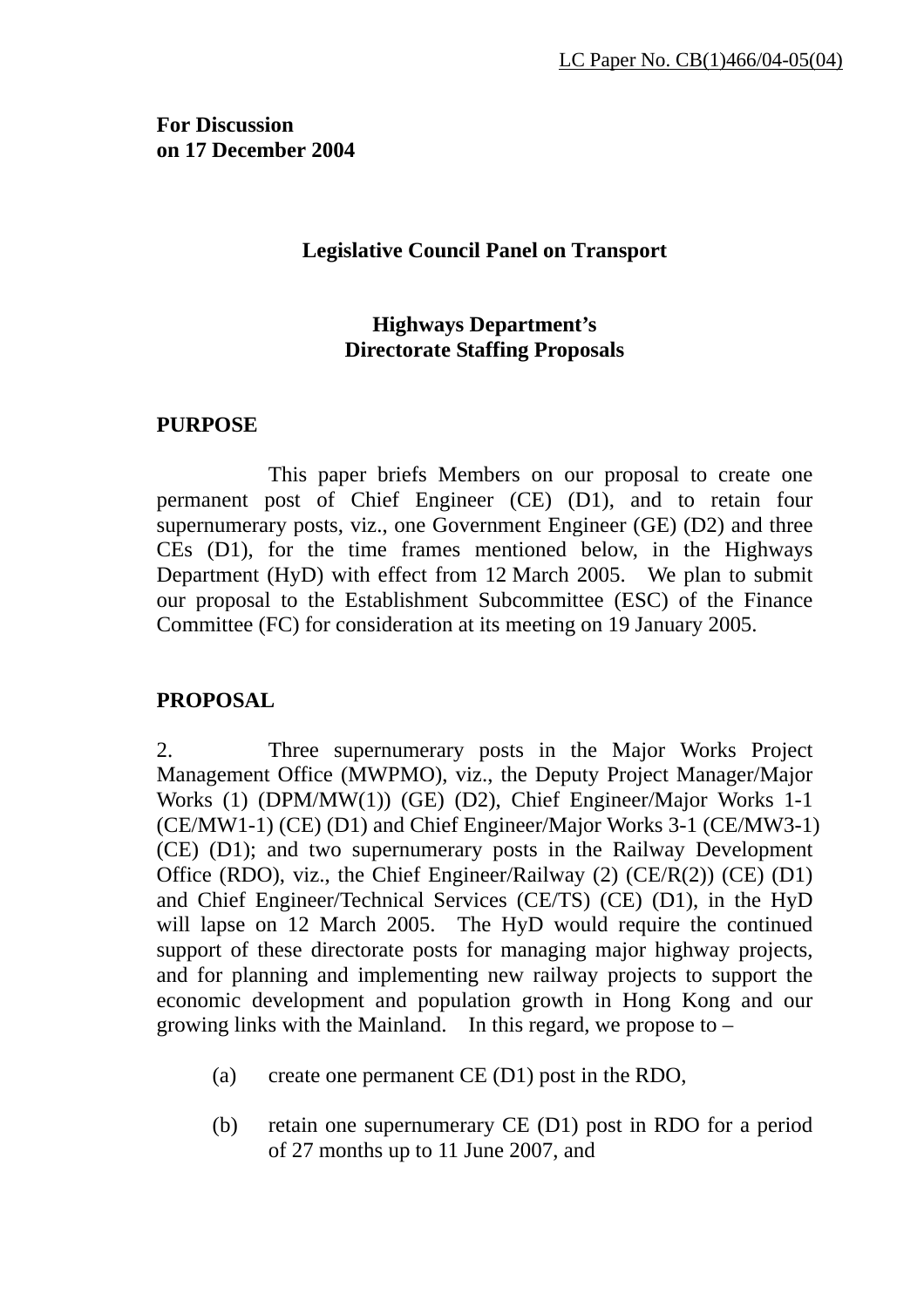(c) retain the three supernumerary posts of one GE (D2) and two CE (D1) in the MWPMO for a period of 18 months up to 11 September 2006

in the HyD with effect from 12 March 2005.

### **JUSTIFICATION**

3. On 12 March 1999, FC approved vide EC (98-99)26 and EC (98-99)27 the creation of the five supernumerary posts listed in paragraph 2 above in the HyD for a period of six years. In putting forward the above submissions to the ESC/FC, we undertook to review the continued need of the above posts before the end of the six-year period. We have reviewed critically the current and foreseeable workload, the directorate structure and manpower resources of the department and concluded that we have a continued need for the five supernumerary directorate posts, of which one CE (D1) should be made permanent and the remaining four posts (1 GE (D2) and 3 CE (D1)) should be retained for the respective extended periods mentioned in paragraphs 2(b) and (c) above.

### **Major Works Project Management Office**

4. The workload of the MWPMO would be at its peak up to the end of 2006 when the major projects, namely the Hong Kong-Shenzhen Western Corridor (HK-SWC), the Deep Bay Link (DBL), the Widening of the Yuen Long Highway (YLH), Route 8 (previously known as Route 9) between Tsing Yi and Sha Tin, and the improvements to Castle Peak Road all reach their critical stage of construction. The Office is tasked to manage an annual expenditure on highway infrastructure projects of around \$7.0 billion in 2004-05, \$6.0 billion in 2005-06 and \$6.0 billion in 2006-07. The complexity of the projects and the level of responsibilities associated with their successful and timely completion and commissioning require the intensive management by the directorate professionals.

5. The existing and proposed organisation chart is at **Enclosure 1**. At present, the MWPMO is headed by the Project Manager/Major Works (Principal Government Engineer) (PGE) (D3). The projects are being implemented through three major works project teams, each headed by a Deputy Project Manager/Major Works (DPM/MW) (GE) (D2). Each of the three DPM/MWs is supported by two or three CEs (D1), designated as Chief Engineer/Major Works. The workload of the project teams in the MWPMO is detailed below. Encl. 1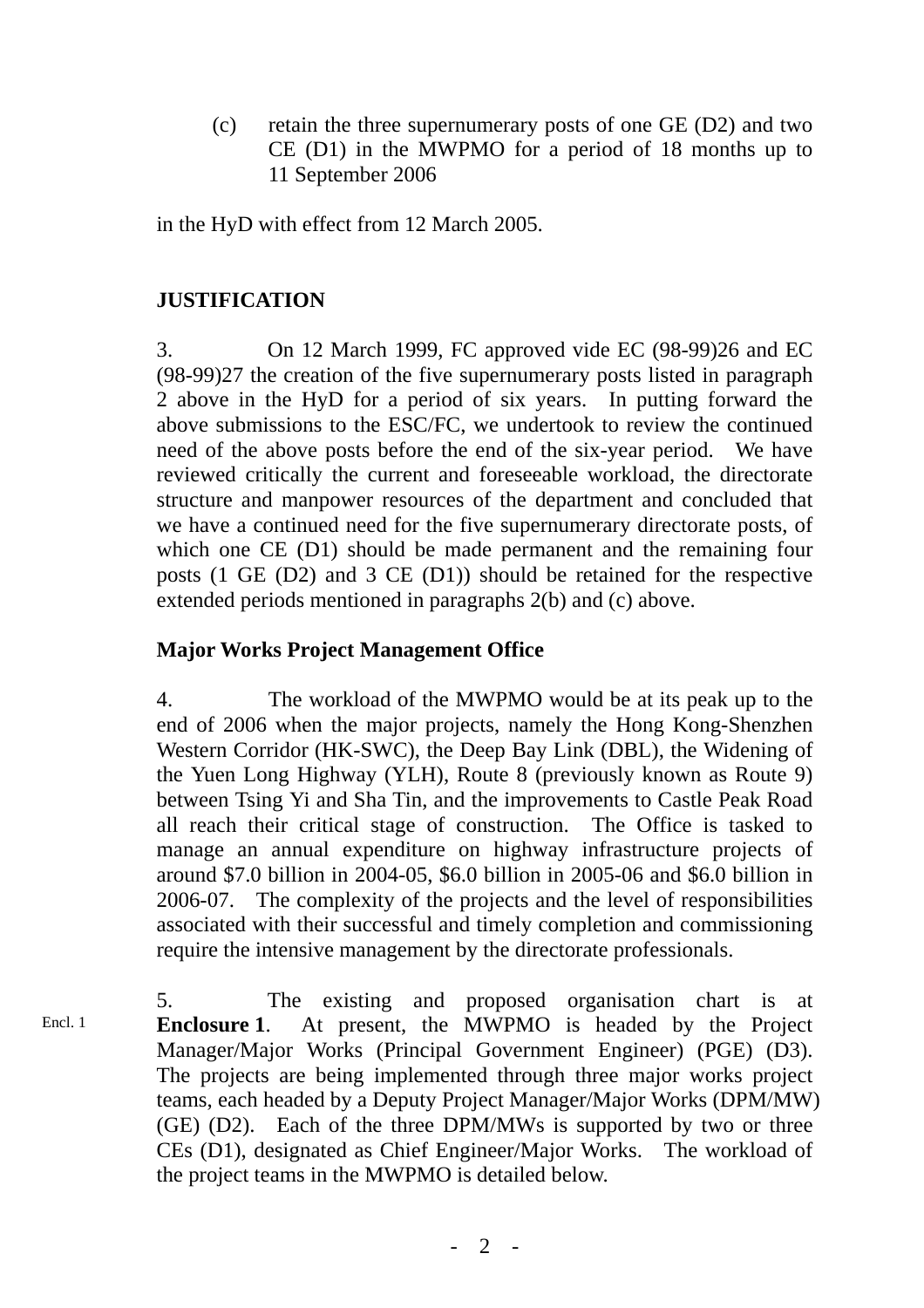6. Team One (MW1) is responsible for implementing Route 8 between Tsing Yi and Sha Tin. This includes the Stonecutters Bridge which will be the world's longest span cable stayed bridge, three tunnels totalling 6.5 kilometres (km) in length and 9.5 km in length of high-level viaducts involving over 8 000 units of pre-cast concrete viaduct segments of which some are to be put up over areas with heavy traffic. sophisticated traffic control and surveillance system has to be implemented in a timely manner in conjunction with the civil contracts to ensure the staged, orderly commissioning of the Route 8 project between Cheung Sha Wan and Sha Tin by mid-2007, and between Tsing Yi and Cheung Sha Wan by mid-2008.

7. Apart from Route 8, MW1 is also responsible for the Improvement to Tung Chung Road between Lung Tseng Tau and Cheung Sha, the construction of which has just commenced for completion in early 2007; the detailed planning for the Reconstruction and Improvement of Tuen Mun Road; and the planning for the Route 4 (previously known as Route 7) section between Kennedy Town and Aberdeen. DPM/MW(1) also oversees the Project Technical Support Unit. The projects under MW1 have a total cost of over \$19 billion. Because of their scales and complexities, the continued intensive input to the projects at the directorate level is essential to ensuring their successful implementation.

8. Team Two (MW2) is responsible for managing the implementation of the Castle Peak Road improvement project which will be completed in phases between late-2005 and mid-2007, and the highly complex project of the Reconstruction of the Causeway Bay Flyover and the Widening of Victoria Park Road, both due for completion in mid-2007.

9. MW2 is also responsible for planning and designing the Central-Wanchai Bypass and Island Eastern Corridor Link, Improvements to the Island Eastern Corridor Section between North Point and Causeway Bay, the Widening of the Tolo/Fanling Highway between Island House and Fanling; and the planning for the Central Kowloon Route and Gascoigne Road Flyover Widening. DPM/MW(2) also oversees the Programme, Planning and Control Unit. The projects under MW2 have a total cost of over \$24 billion, and have to be implemented in environmentally and socially sensitive areas. Their successful delivery would require extensive directorate level supervision.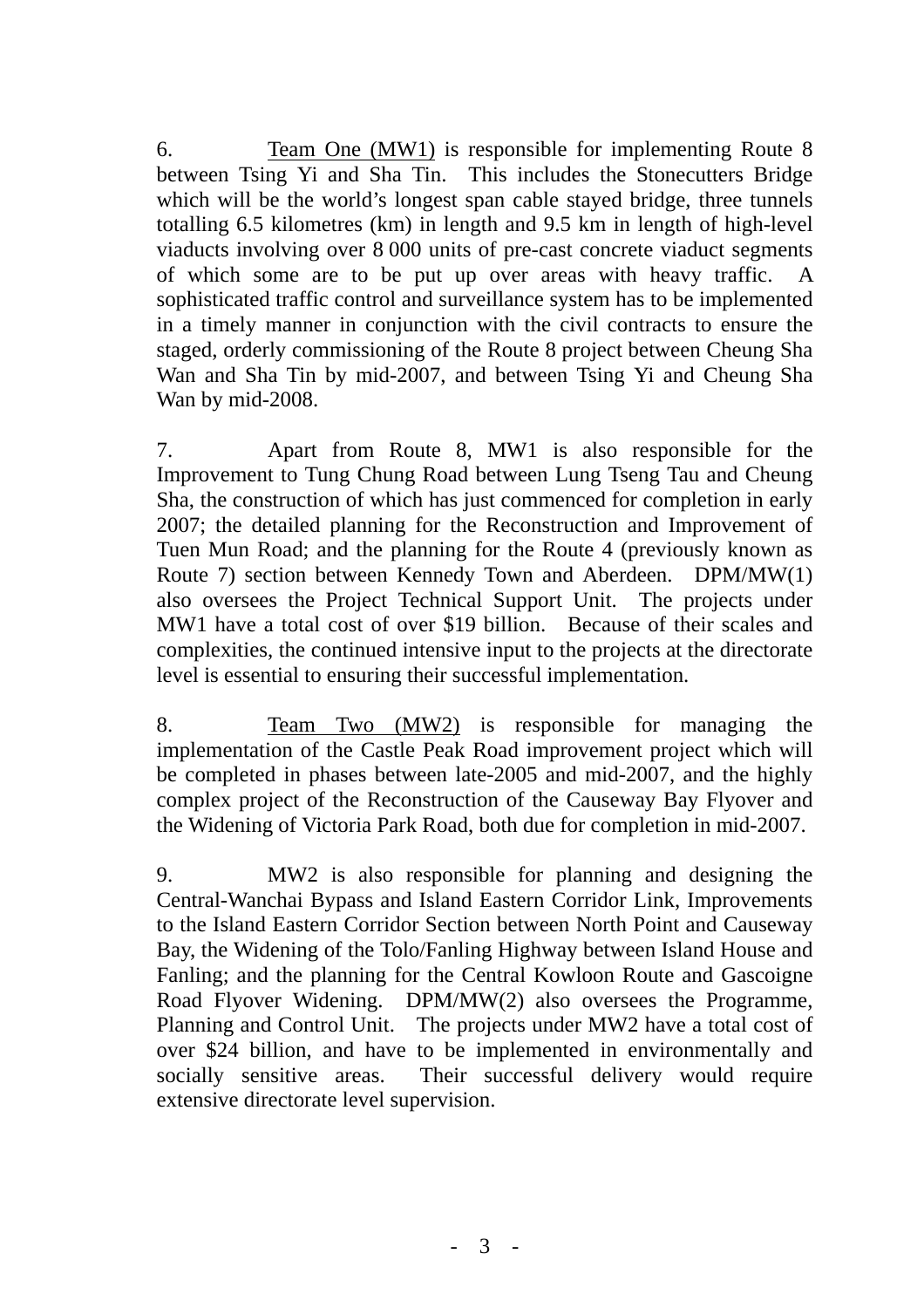10. Team Three (MW3) is responsible for implementing the HK-SWC and DBL among other projects. These cross-boundary road projects are being implemented under an exceptionally fast-track programme that demands the proactive involvement of directorate officers. The Government is fully committed to the timely delivery of these projects. Directorate officers also need to liaise closely with the Mainland authorities to ensure a good programme match with the Mainland side. They also need to liaise closely with various local community groups, and to arrange the necessary briefings and site visits to address public concerns. In due course, MW3 would have to prepare for the commissioning of the projects.

11. MW3 is also responsible for the Widening of the YLH, the New Boundary Bridge at Lok Ma Chau, and retrofitting of noise barriers on Fanling Highway near Choi Yuen Estate and Fanling Centre. DPM/MW(3) also oversees the Contract Advisory Unit and the Electrical and Mechanical Engineering Co-ordination Unit. The projects under MW3 have a total cost of about \$10 billion and are all strategically important.

12. A plan showing the location of the major highways projects is at **Enclosure 2**. The magnitude, complexity and tight construction programmes of each of the projects mentioned above create considerable inherent risks in project management, including project cost overruns and late completion. Only senior directorate professionals would have the necessary experience, status and authority to deal pro-actively, at the highest levels of the contractors' and consultants' organisations, with the many and varied issues that are bound to arise and which, if not managed well, might impact negatively on the costs and the timely delivery of the projects. The directorate officers would be required to interface pro-actively with all the contracting parties in respect of programme, cost and resource management to ensure that the projects will be completed on time, within budget and to a conforming standard of quality. In particular, the Government is now actively promoting partnering<sup>1</sup> with its contractors on all major projects. This new partnering approach requires regular meetings among all project stakeholders at the highest levels to deal with Encl.2

<sup>&</sup>lt;sup>1</sup> In the past, for major projects under construction, the Government's main role was to oversee the consultants in the administration of the works contracts. Nowadays, the complexity and extensive interfaces amongst individual contracts demand more active involvement of the Government in contract matters in order to best protect the Government's interests. To this end, the Government (including HyD since 2003) has adopted a partnering approach on all major contracts. Partnering is a collaborative process between the Government and the contractors under a non-binding partnering charter signed between the parties. It focuses on early identification and cooperative solving of problems throughout the contract period.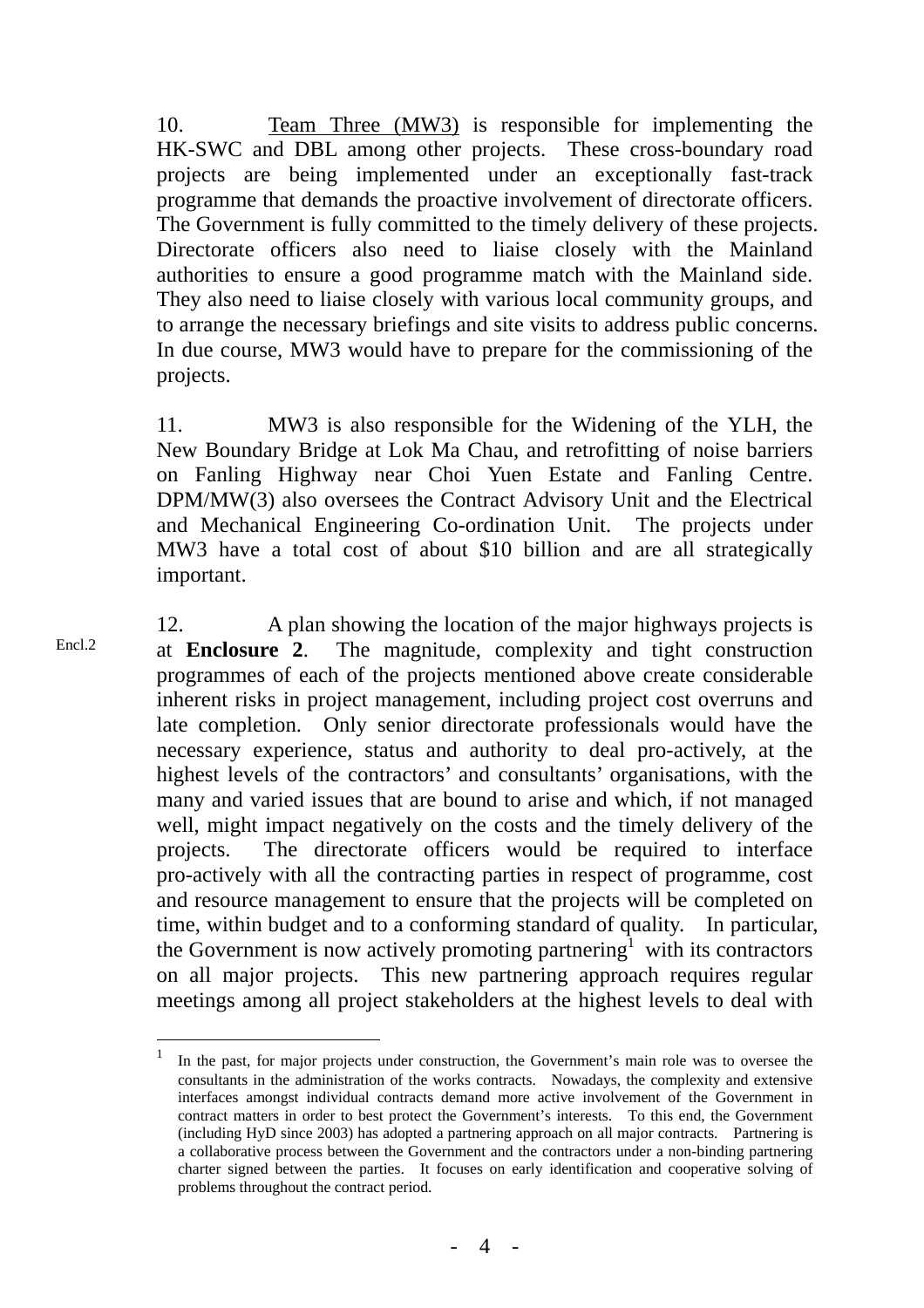project matters and to resolve potential problems at the early stage. This increases considerably the level of responsibility and accountability on the directorate staff since they have to be involved more intimately in every aspect of the projects. In sum, the directorate staff are required to manage the projects actively on a daily basis through attending progress meetings, participating in problem solving workshops, drawing up strategies to deal with delays and cost overruns, reviewing and approving contractors' alternative designs, and ensuring that the projects progress as smoothly as possible.

13. Three supernumerary posts, viz., the Government Engineer/Major Works (3) (GE) (D2), Chief Engineer/Major Works 2-3 (CE) (D1) and Chief Engineer/Major Works 3-3 (CE) (D1), were created in 1999 for a period of six years to strengthen the directorate support in the MWPMO in planning and implementing a number of strategic highway projects including the Route 8 project, the Widening of the YLH, Tsing Yi North Coastal Road, the Widening of Tolo/Fanling Highway, Improvement to Fan Kam Road, Kam Tin Bypass, etc. Over the years, while some projects have been completed (e.g. Tsing Yi North Coastal Road and Kam Tin Bypass), some new projects, in particular the strategic cross-boundary road projects, e.g. the Hong Kong-Shenzhen Western Corridor, have been added for fast-track implementation. In addition, the implementation programmes of a number of projects have been reviewed and adjusted in the light of changing planning parameters and circumstances, e.g. Route 10. As a result, projects and workload, including the four supporting units, have been redistributed amongst the Office to utilise the resources more effectively. The opportunity has also been taken to re-title the Government Engineer/Major Works post to DPM/MW to better reflect his role as project manager together with the re-designation of the other CE posts.

14. The above three supernumerary posts, re-designated as DPM/MW(1), CE/MW1-1 and CE/MW3-1 respectively, will lapse on 12 March 2005. Having considered the workload in the MWPMO which would remain high until the substantial completion of some of the mega projects in end-2006; the increasing involvement of directorate officers in project management with the adoption of the partnering approach since 2003; and the increasing level of public participation throughout the whole period of project implementation as well as increasing public expectation of active monitoring of government projects which involve huge sums of public funds, we consider that it is essential for us to maintain the current level of directorate support for a period of 18 months with effect from 12 March 2005. The job descriptions of DPM/MW(1), CE/MW1-1 and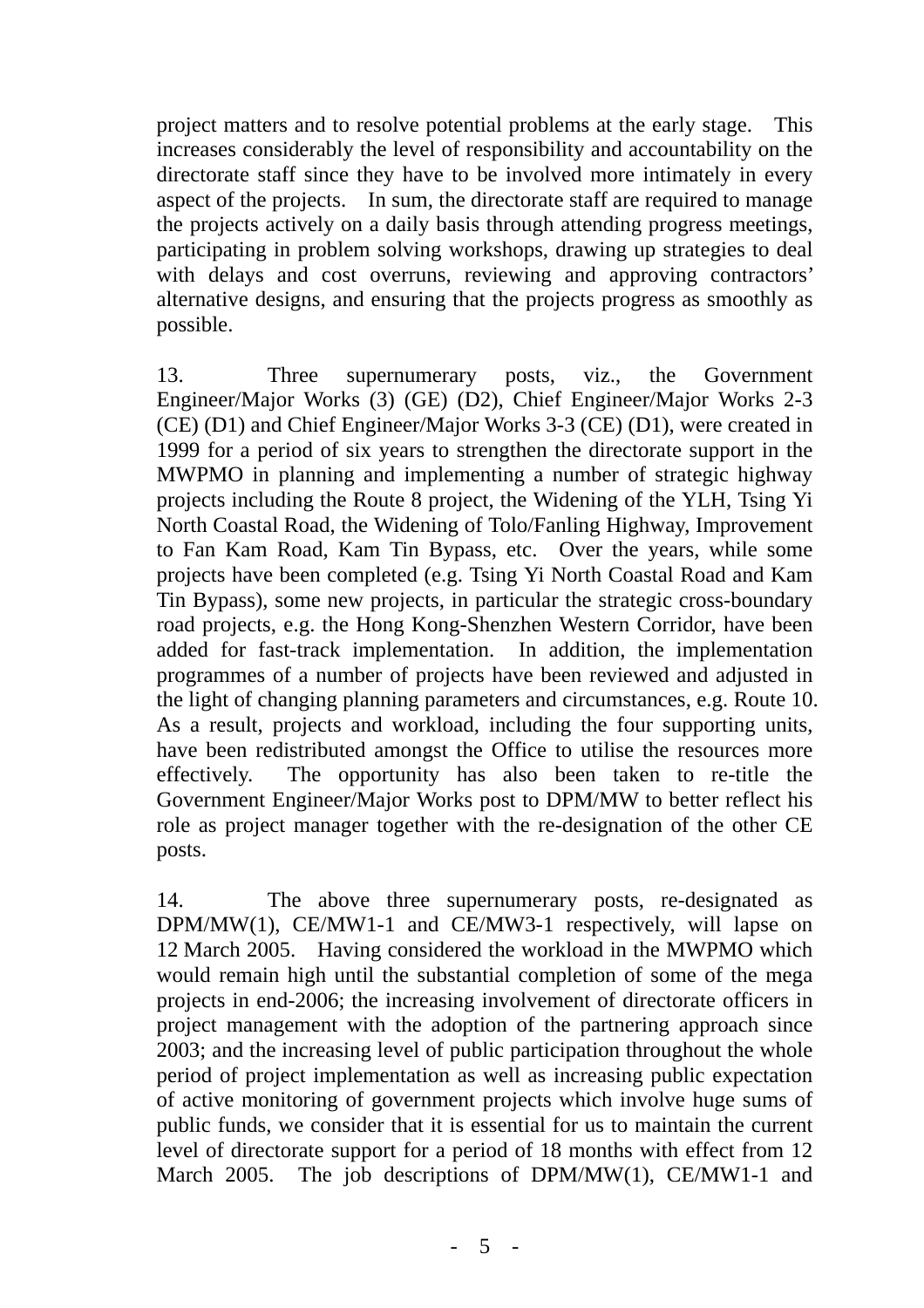#### CE/MW3-1 are at **Enclosures 3 to 5**. Encls. 3-5

15. A number of on-going major contracts would still be in full swing in 2007-2008, including the eight major contracts forming the Route 8 project, the Tung Chung Road improvement project and one contract under the Castle Peak Road improvement project. However, with the anticipated commissioning of the HK-SWC, DBL, YLH and most of the Castle Peak Road projects after the second quarter of 2006, the workload in respect of these projects would diminish gradually, with the major part of the remaining work being the finalisation of accounts within 12 months after completion of works. In the light of the above, we consider that the three supernumerary posts of DPM/MW(1), CE/WM1-1 and CE/MW3-1 would no longer be required after 12 September 2006. We would redistribute the outstanding matters of the projects handled by the three posts to the permanent staff in the MWPMO.

#### **Railway Development Office**

16. The existing and proposed organisation chart of the RDO is at **Enclosure 6**. The RDO, headed by the Principal Government Engineer/Railway Development (PGE) (D3), is responsible for planning and implementing the committed new railways, and planning for future railway development in Hong Kong. It consists of two groups, namely, the Railway Development Group (1) (RDG1) and Railway Development Group (2) (RDG2). Encl. 6

> 17. RDG1 is responsible for handling the outstanding issues of the West Rail (WR), overseeing the implementation of the Disneyland Resort Line, co-ordinating the improvement works to existing railways stations and planning for and examining the Kowloon Southern Link (KSL), Sha Tin to Central Link (SCL), North Hong Kong Island Line (NIL), West Hong Kong Island Line (WIL), South Hong Kong Island Line and Port Rail Line (PRL) projects.

> 18. RDG2 is responsible for overseeing the implementation of the Ma On Shan to Tai Wai Rail Link (MOS Rail), Tsim Sha Tsui Extension (TST Extension) and the Sheung Shui to Lok Ma Chau Spur Line (Spur Line) projects, and planning for the Tseung Kwan O South Station, the Regional Express Line (REL) and the Northern Link (NOL) projects. It also undertakes transport model analysis to provide the essential patronage and revenue forecasts for future railway planning. A plan showing the location of the railway projects is at **Enclosure 7**.

Encl. 7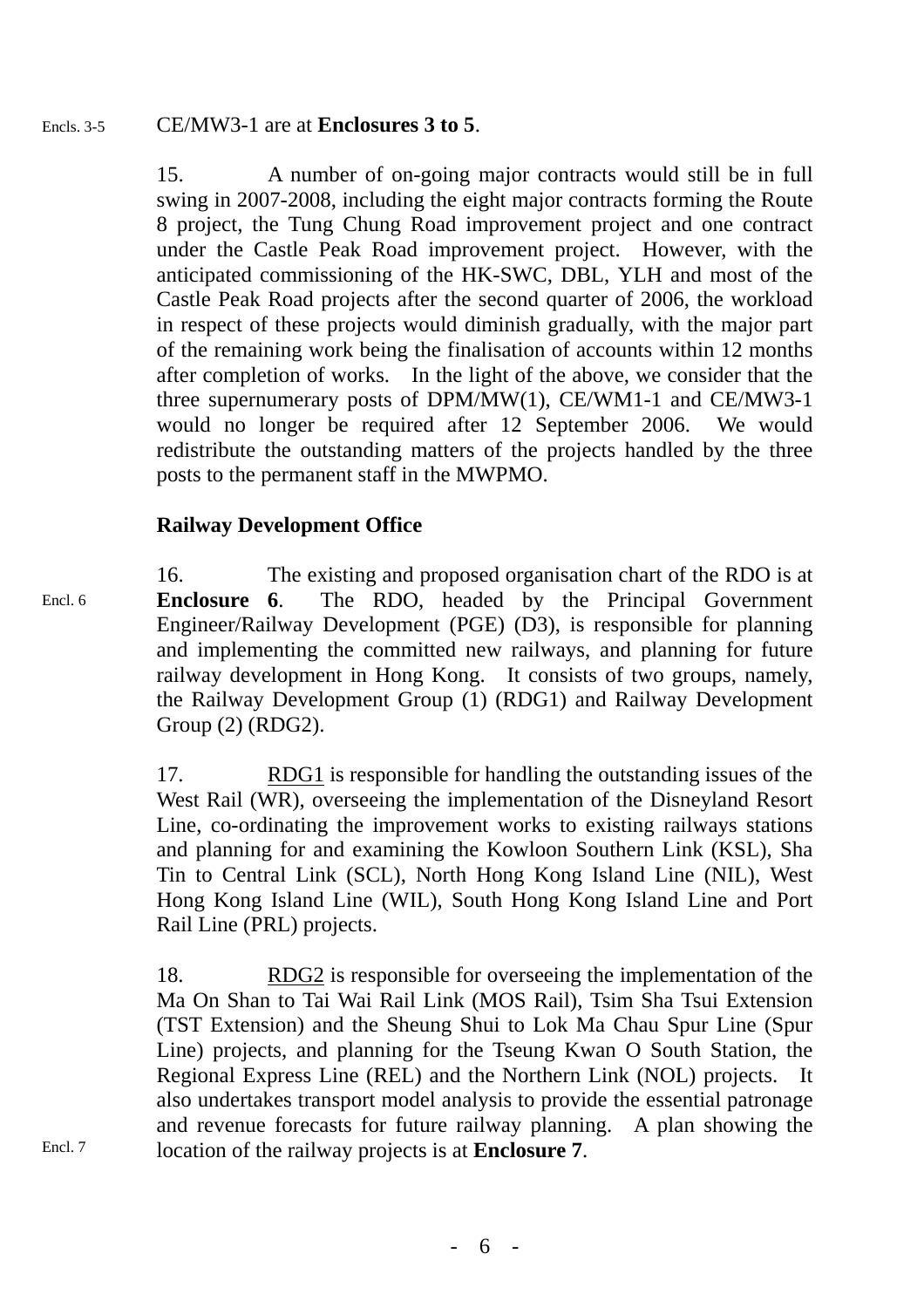19. The two supernumerary posts in the RDO, viz.,  $CE/R(2)$  and CE/TS, were created in 1999 for a period of six years for planning and implementing new railway projects and for the planning of future railway development to support the continued population growth and economic development within Hong Kong and our growing links with the Mainland. Over the years, the duties and responsibilities of the two posts have remained more or less the same. CE/R(2) heads the Railway Division 2 and is responsible for overseeing the planning and implementation of the Spur Line project. CE/TS heads the Technical Services Division and is responsible for establishing a computerised railway planning tool and the necessary database for the continuous planning and updating of the territory's rail developments. He has also been charged with handling all district administration matters on railway development for the whole of Hong Kong, including provision of advice on strategic and regional transport planning studies. The above two supernumerary posts will lapse on 12 March 2005. We consider it necessary to retain the CE/R(2) post for 27 months and make permanent the CE/TS post as explained below.

#### Chief Engineer/Railway (2)

20. In order to address the environmental concerns, the original viaduct option for the Spur Line project was changed to a tunnel option in 2002. Due to this major change in scope, construction could only commence in late-2002, which was about two years behind the original programme. Coupled with the fact that construction of tunnel would take about one more year than that of a viaduct, the target completion of the Spur Line has been revised from 2004 to mid-2007 due to these changes.

21. In the light of the revised programme for the Spur Line, the supernumerary  $CE/R(2)$  post is required to continue to oversee the implementation of the Spur Line project and the associated Essential Public Infrastructure Works<sup>2</sup> worth over \$600 million. In particular, the project includes a pedestrian bridge that straddles across the boundary over Shenzhen River joining the Lok Ma Chau and Huanggang Terminals. We have entrusted the construction of the pedestrian bridge to the Shenzhen authority. As the construction of the cross-boundary pedestrian bridge needs to synchronise with that of the terminal construction, CE/R(2) has to

 $\frac{1}{2}$  The Essential Public Infrastructure Works (EPIW) are works, which are not railway works, but are necessary to enable a railway project to be opened for operation, such as access roads to railway stations, pedestrian subways/footbridges and public transport interchanges. Government is responsible for funding these items that are by nature public works. The associated EPIW for Spur Line include construction of the Hong Kong portion of the pedestrian bridge across Shenzhen River connecting the Lok Ma Chau Terminus with Huanggang, cross-boundary facilities at the Lok Ma Chau Terminus and widening of the access road to the Lok Ma Chau Terminus.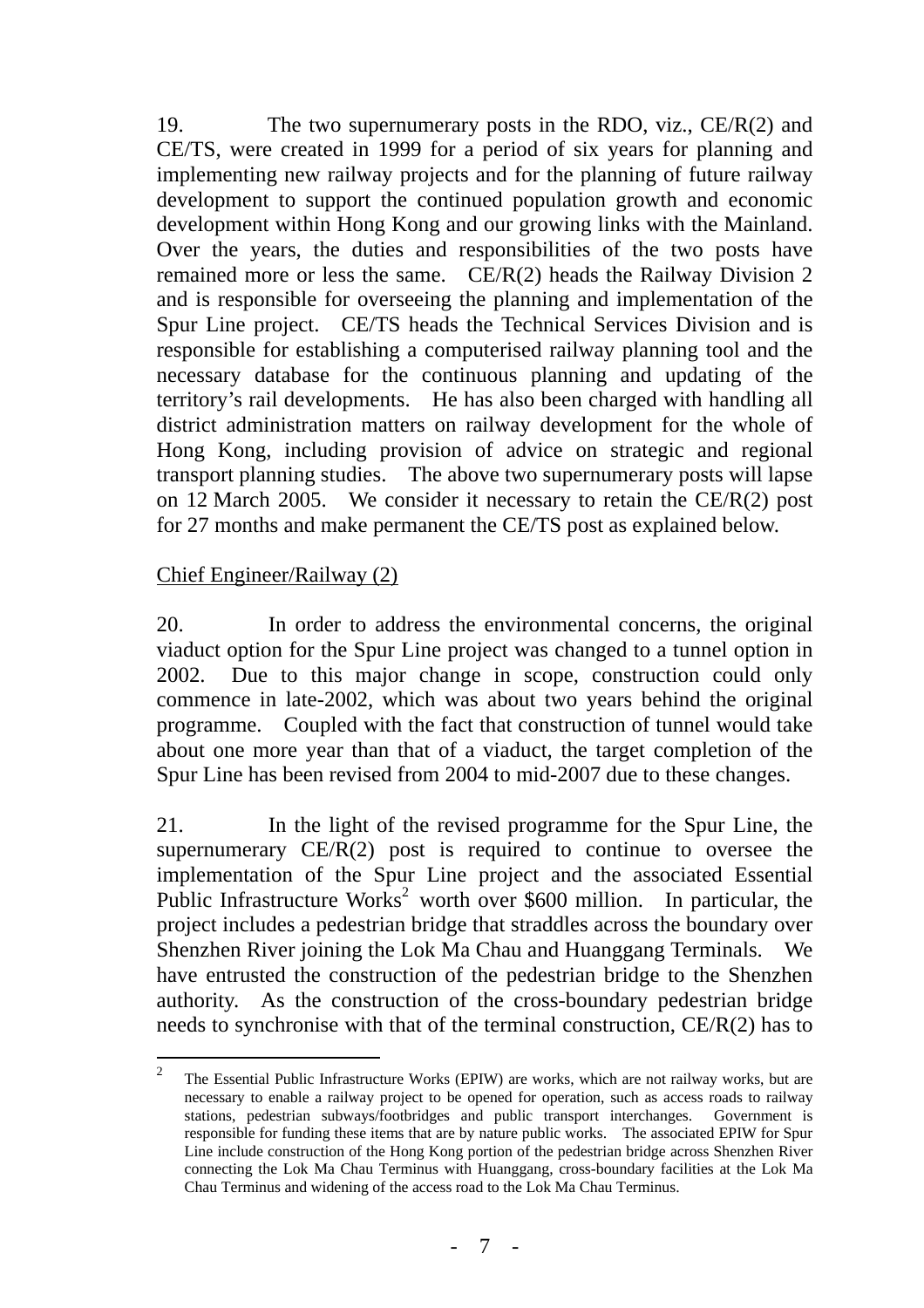liaise closely with the Shenzhen side on its implementation and to agree on the design, construction and commissioning aspects.  $CE/R(2)$  is also responsible for implementing a \$93-million public transport interchange at the Lok Ma Chau Terminus (to be entrusted to KCRC) to tie in with the commissioning of the Spur Line. In the light of the responsibility and duties, we propose to retain the supernumerary post of  $CE/R(2)$  for 27 months up to 11 June 2007 to ensure the satisfactory completion of the Spur Line. We consider the extended period sufficient to enable  $CE/R(2)$ to see through the implementation of the Spur Line. We will not seek further extension of the post. We will review regularly the need of the post before the end of the 27-month period and will delete the post once it is no longer required.

#### Chief Engineer/Technical Services

22. CE/TS heads the Technical Services Division that maintains a comprehensive database of transport statistics and collates key planning and land use information. The information provides essential input to the operation of Railway Transport Model (the RDS Model) that forecasts rail patronage and revenue for different rail network configurations at different future years under different socio-economic assumptions. The model results provide essential information to enable us to formulate rail expansion plans, and update the Railway Development Strategy and, in a wider context, the transport policy.

23. The RDS Model is a highly complicated one that requires regular updating and recalibration to take into account changes in planning and social-economic parameters, including passengers' behaviour and route choices as well as the community's aspirations. Furthermore, analysis and interpretation of model results together with the subsequent financial and economic evaluations on railway projects are a highly complex task that demand professional input at the directorate level.

24. We saw the long-term need for the CE/TS post when we put forward the submission to the ESC/FC in March 1999. In our submission vide EC(98-99)26, we proposed to create the post on a supernumerary basis for a period of six years in the first instance and would explore other options including redeployment following the completion of the new railway projects. Since then, we have published our policy statement "Hong Kong Moving Ahead" in October 1999 which stated clearly our policy objective of better use of railways as the back-bone of our passenger transport system. To achieve this policy objective, it is imperative to update regularly our railway development plans. Experience in the past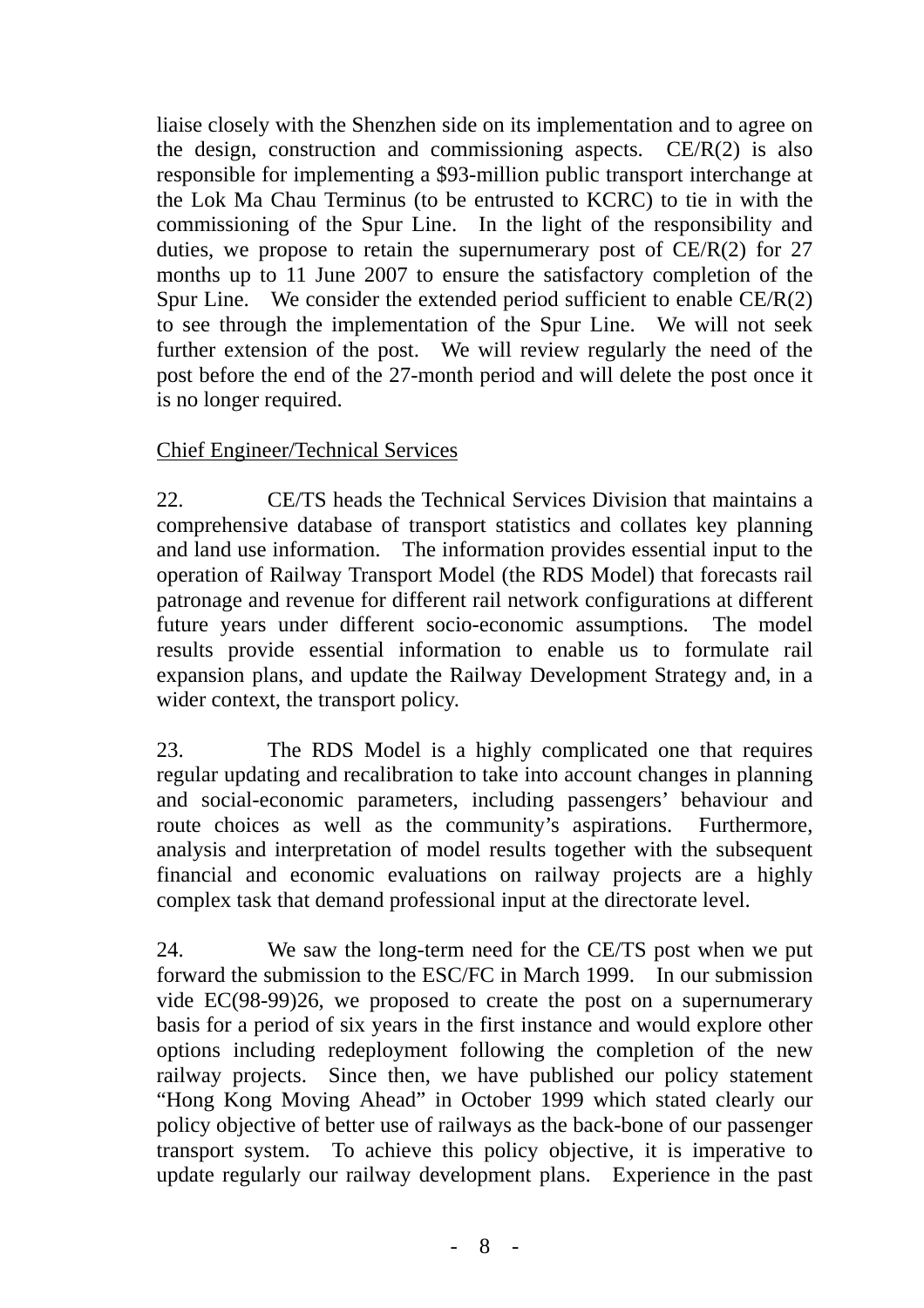six years reaffirmed our view in 1999 that there is a genuine need for the CE/TS post in the long run. Taking into account also the number of railway projects under planning and coupled with the fact that there is no capacity for other directorate officers to take up the tasks (paragraph 26 below), we therefore propose to make permanent the existing supernumerary post with effect from 12 March 2005.

25. The job descriptions for the  $CE/R(2)$  and  $CE/TS$  posts are at **Enclosures 8 and 9**. Encl. 8-9

> 26. When we made the submission for the establishment of the Hong Kong-Zhuhai-Macao Bridge Hong Kong Project Management Office vide EC(2004-05)4, which was endorsed by FC on 14 May 2004, we had completed a comprehensive review of the organisation and manpower deployment of the department. Our conclusion, which still stands, is  $that -$

- (a) the directorate staff in the MWPMO are fully occupied in taking forward the major highway projects as described in paragraphs  $4 - 15$  above;
- (b) the existing directorate staff in RDO are fully engaged in the committed and new railway projects as described in paragraphs  $17 - 18$  above (we have taken into account the supernumerary Chief Engineer/West Rail (CE) (D1) post in the RDO which was created for the WR and lapsed on 1 May 2004 after the commissioning of the WR project); and
- (c) the Headquarters and the Regional Offices of the HyD have been restructured in early 2004 to cope with the additional workload upon implementation of the Land (Miscellaneous Provisions) (Amendment) Ordinance and they have no capacity to take on more work (the details are set out in EC(2003-04)17 that was endorsed by FC on 27 February 2004).

In sum, the manpower in the department is already fully committed and there is no spare capacity for them to take up the work of the five directorate posts in the specific periods under the current proposal. There is a need for the permanent post of CE/TS and the extension of the four supernumerary posts for the respective periods as stated in paragraph 2(b) and (c) above. We have reviewed critically the need for the extended periods for the supernumerary posts and consider the need for the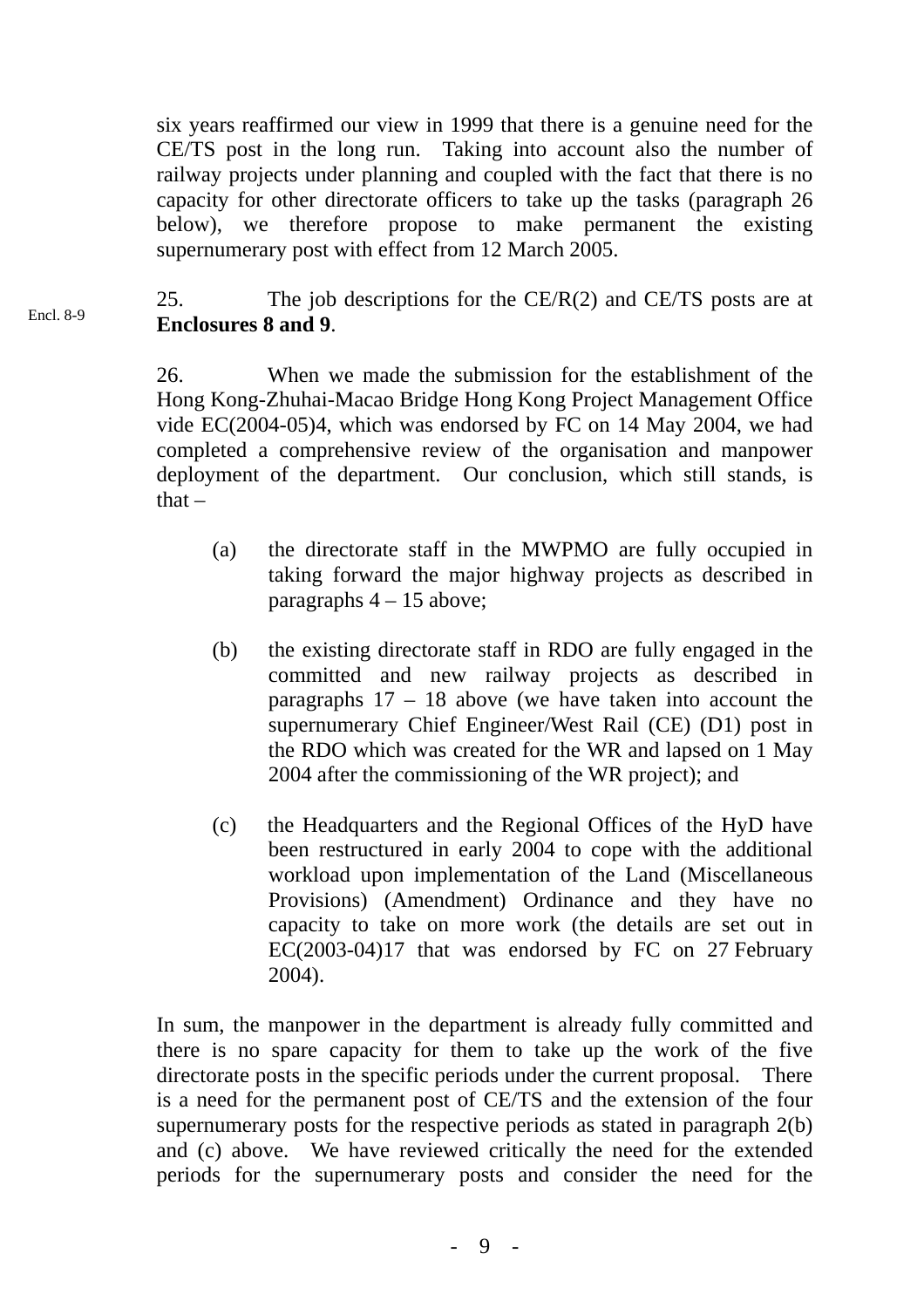extension final. We will delete the posts when they expire. We will also review the need for the supernumerary posts during the extension periods and delete them should they become unnecessary in the interim.

#### **FINANCIAL IMPLICATIONS**

27. The proposed creation of one permanent CE (D1) post and retention of four supernumerary posts of one GE (D2) and three CEs (D1) will bring about an additional notional annual mid-point salary cost of \$5,937,600 and in full annual average staff cost of \$8,903,000. The additional resources required will be met by internal redeployment of resources within the Environment, Transport and Works Bureau.

# **ADVICE SOUGHT**

28. Members are invited to give their views on the proposal in this paper and support our staffing proposal.

**Environment, Transport and Works Bureau December 2004**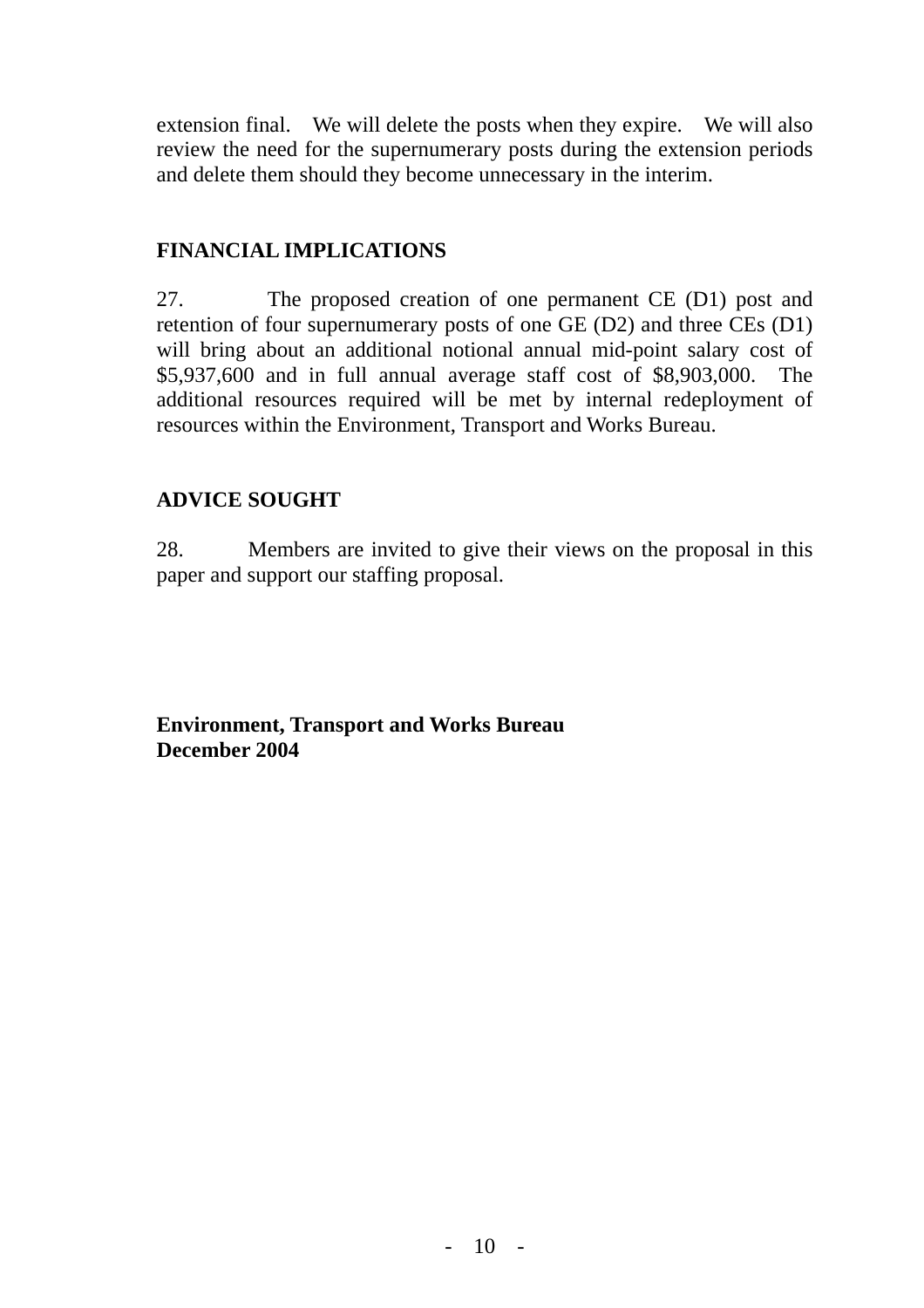#### **Existing and Proposed Organisation Chart of Major Works Project Management Office**

 **Director of Highways (D6)**



@ - 1 CE post redeployed from MWPMO to HZMB Hong Kong Project Management Office on a time-limited basis up to 30 June 2010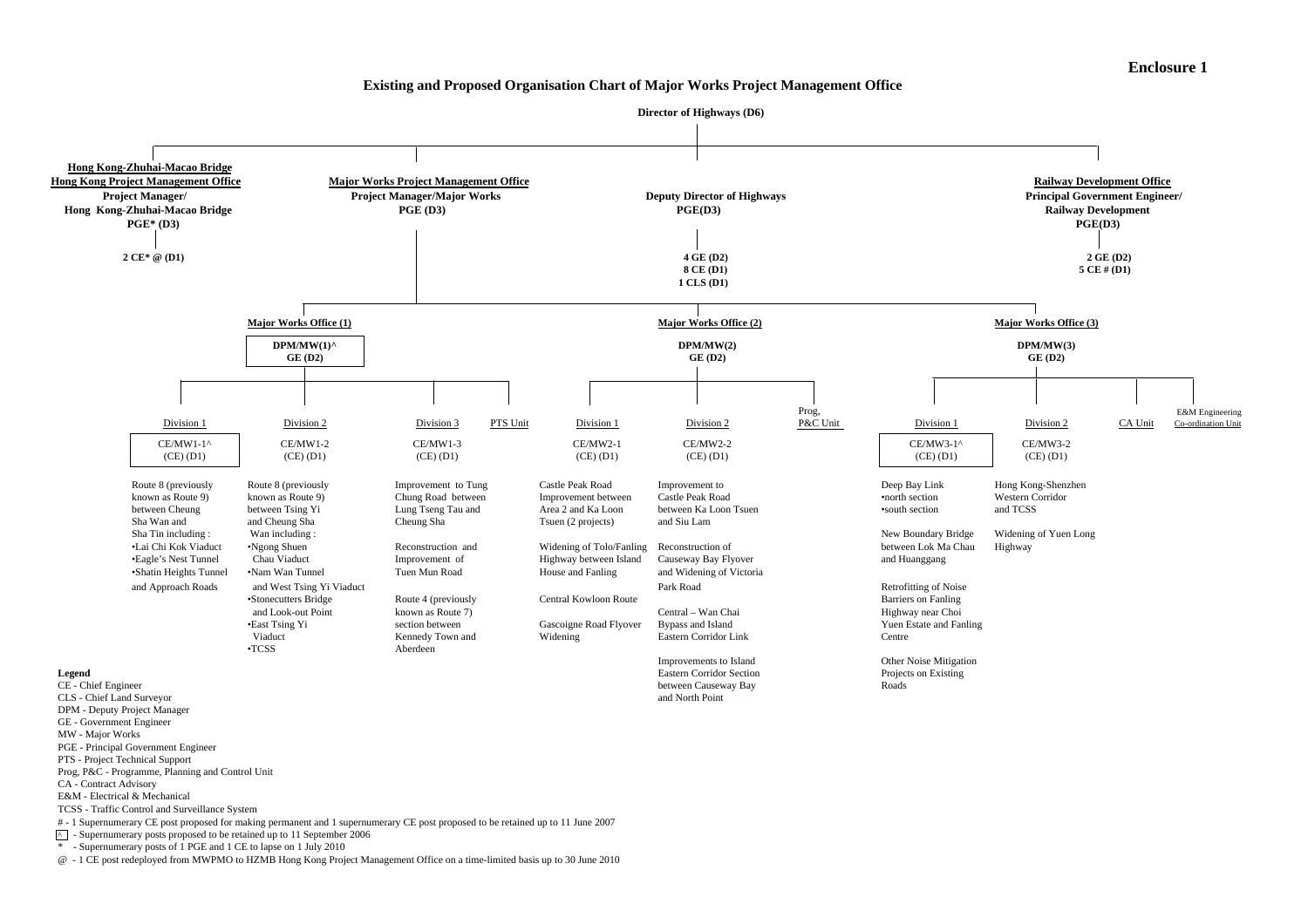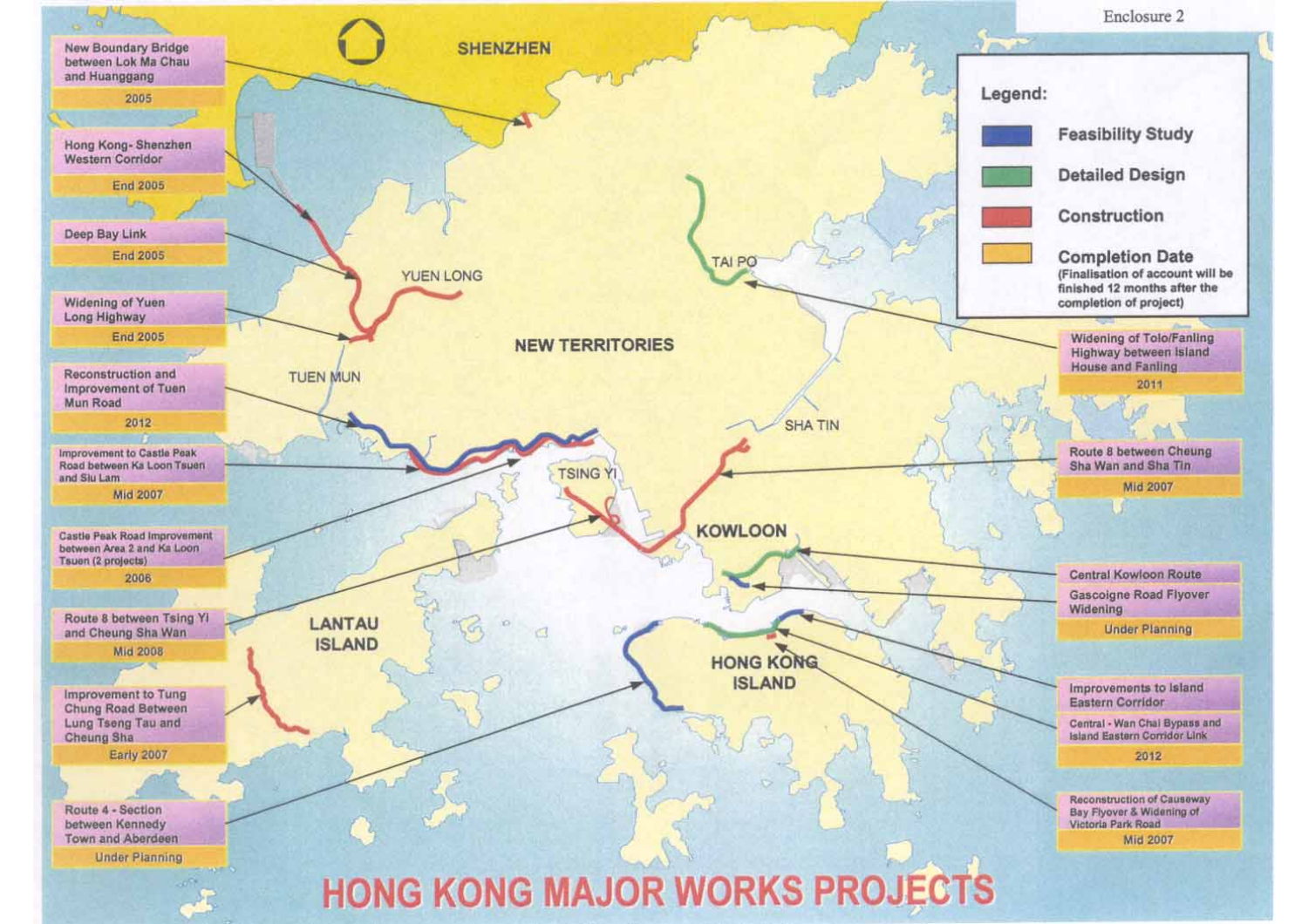#### **Job Description for Deputy Project Manager/Major Works (1) (DPM/MW(1))**

**Rank** : Government Engineer (D2)

**Responsible to** : Project Manager/Major Works

#### **Overall Role and Objectives :**

 DPM/MW(1) manages the day-to-day operations of the Divisions under his control. He provides professional, administrative and policy guidance, support and leadership to his subordinates who are responsible for planning and implementing strategic highway projects relating to Route 8 (previously known as Route 9) between Tsing Yi and Sha Tin, Improvement to Tung Chung Road between Lung Tseng Tau and Cheung Sha, Reconstruction and Improvement of Tuen Mun Road and Route 4 (previously known as Route 7) section between Kennedy Town and Aberdeen.

- 1. Executing strategies, policies and procedures to control project scope, cost and programme of major highway projects;
- 2. managing, monitoring and co-ordinating the work of his Divisions and Units in implementing major highway projects with the best utilisation of resources;
- 3. setting Divisional programmes and cost targets and monitoring performance against the set targets to ensure projects are completed on time and within budget;
- 4. handling contractual disputes, and dealing with contractual issues from the Client's perspective;
- 5. liaising with policy bureaux and other government departments on issues relating to the planning, design and implementation of projects;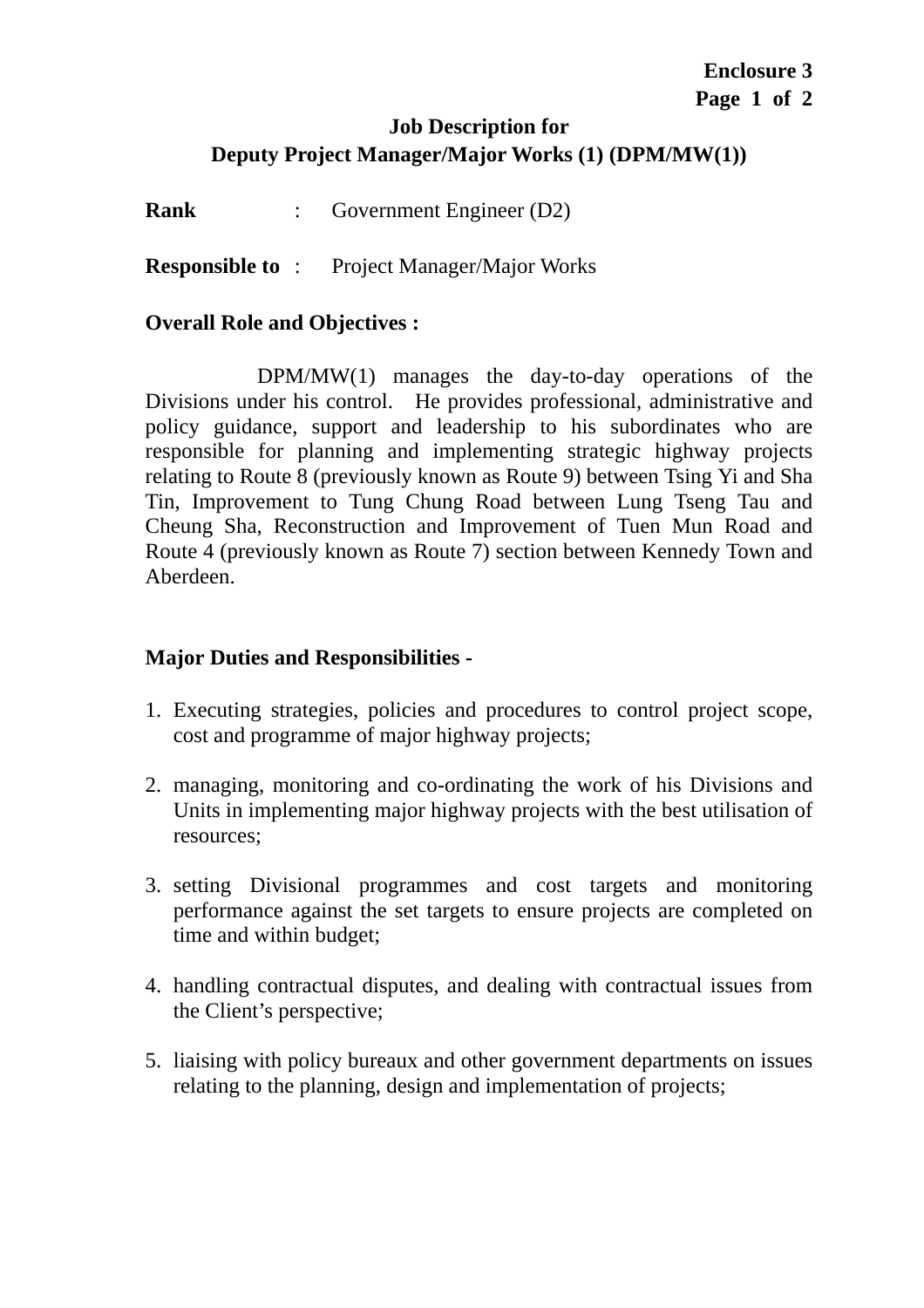- 6. chairing assessment panels for consultants selection, negotiating and processing consultants agreements and presenting recommendations to the Consultants Selection Board, and supervising the management of consultants engaged in the major highway projects; and
- 7. preparing tender documents, chairing panels for the prequalification of tenderers and the assessment of tender proposals, and attending meetings of the Central Tender Board.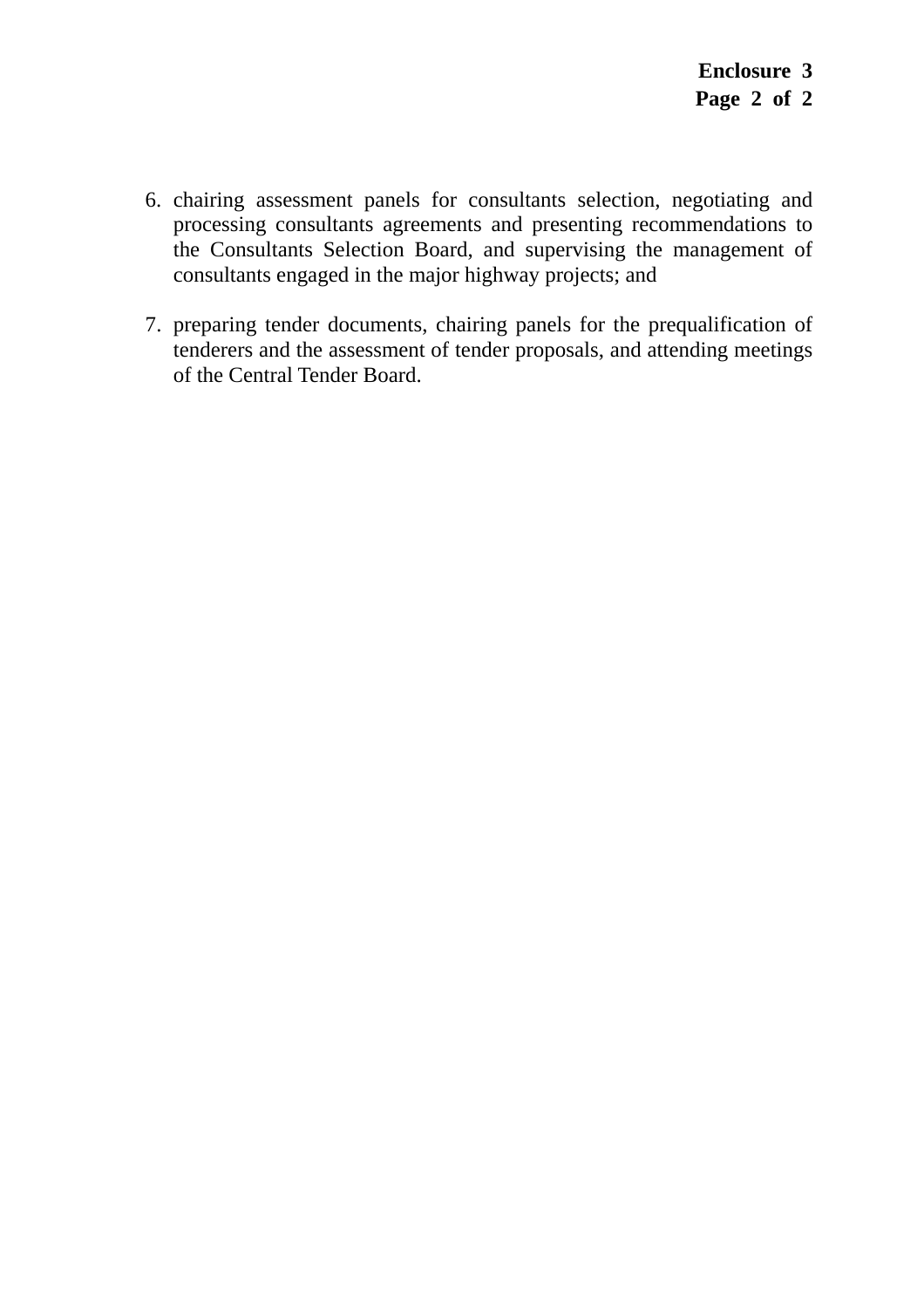#### **Enclosure 4**

## **Job Description for Chief Engineer/Major Works 1-1 (CE/MW1-1)**

**Rank** : Chief Engineer (D1) **Responsible to** : Deputy Project Manager/Major Works (1)

#### **Overall Role and Objectives :**

 CE/MW1-1 heads a Division and is responsible for the implementation of the highway projects under Route 8 between Cheung Sha Wan and Sha Tin including Lai Chi Kok Viaduct, Eagle's Nest Tunnel as well as Shatin Heights Tunnel and approach roads.

- 1. Assisting in the execution of strategies and procedures as formulated by his seniors in respect of major highway projects;
- 2. leading and directing his subordinates in the planning, design and implementation of major highway projects;
- 3. consulting and co-ordinating with the policy bureau and other departments in preparing briefings, information papers and situation reports;
- 4. attending meetings of the District Councils and other meetings as and when required;
- 5. procuring and administering consultancies;
- 6. managing the performance of contractors engaged in construction contracts, overseeing construction progress and ensuring they are completed on time, within budget and in compliance with the approved schedules, government procedures and standards;
- 7. handing over completed works to maintenance authorities and ensuring as-constructed records are accurate and complete; and
- 8. resolving claims and disputes raised by contractors.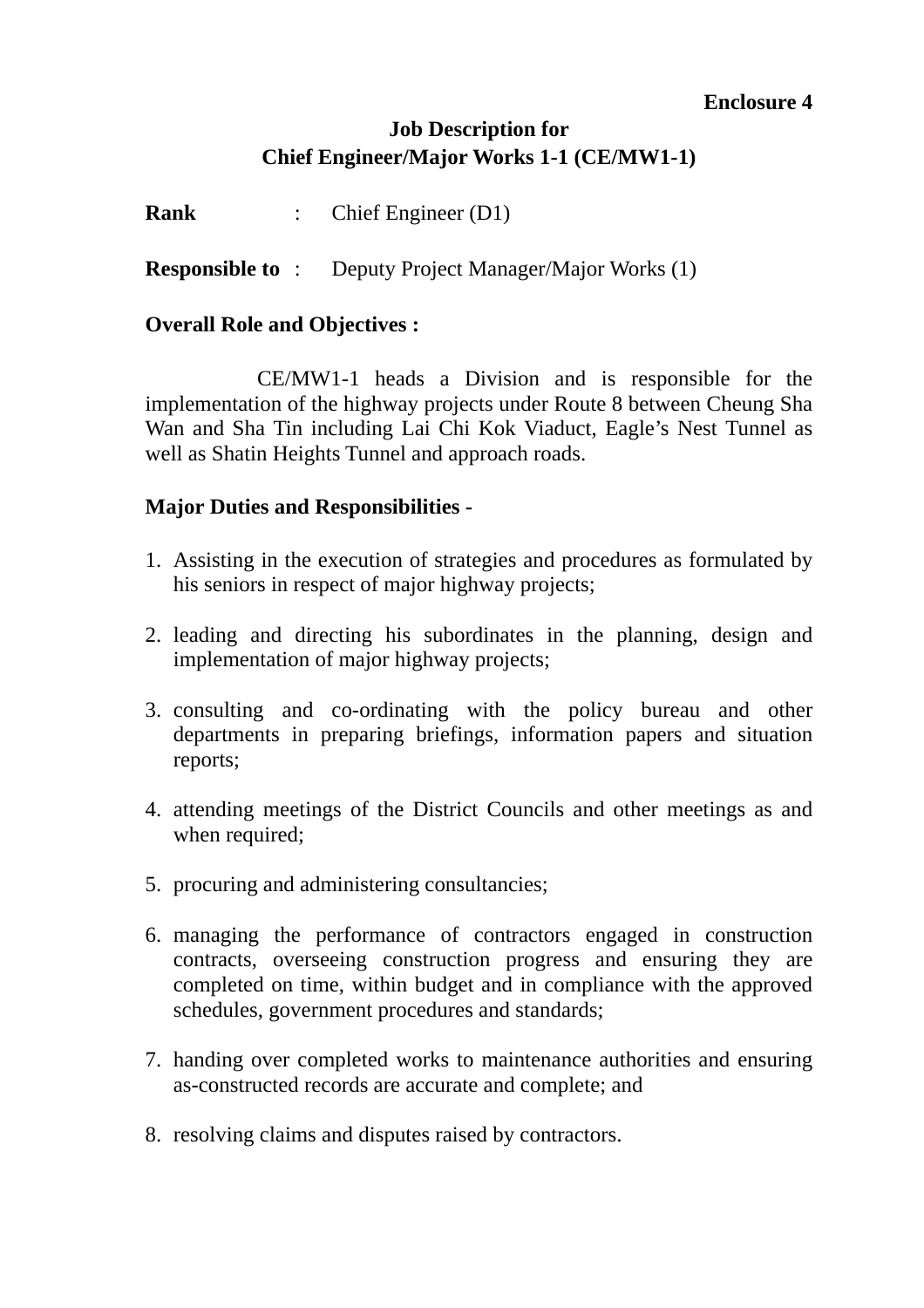#### **Enclosure 5**

## **Job Description for Chief Engineer/Major Works 3-1 (CE/MW3-1)**

**Rank** : Chief Engineer (D1)

**Responsible to** : Deputy Project Manager/Major Works (3)

#### **Overall Role and Objectives :**

 CE/MW3-1 heads a Division and is responsible for the implementation of a number of highway projects including Deep Bay Link, New Boundary Bridge between Lok Ma Chau and Huanggang, retrofitting of noise barriers on Fanling Highway near Choi Yuen Estate and Fanling Centre and other noise mitigation projects on existing roads.

- 1. Assisting in the execution of strategies and procedures as formulated by his seniors in respect of major highway projects;
- 2. leading and directing his subordinates in the planning, design and implementation of major highway projects;
- 3. consulting and co-ordinating with the policy bureau and other departments in preparing briefings, information papers and situation reports;
- 4. attending meetings of the District Councils and other meetings as and when required;
- 5. procuring and administering consultancies;
- 6. managing the performance of contractors engaged in construction contracts, overseeing construction progress and ensuring they are completed on time, within budget and in compliance with the approved schedules, government procedures and standards;
- 7. handing over completed works to maintenance authorities and ensuring as-constructed records are accurate and complete; and
- 8. resolving claims and disputes raised by contractors.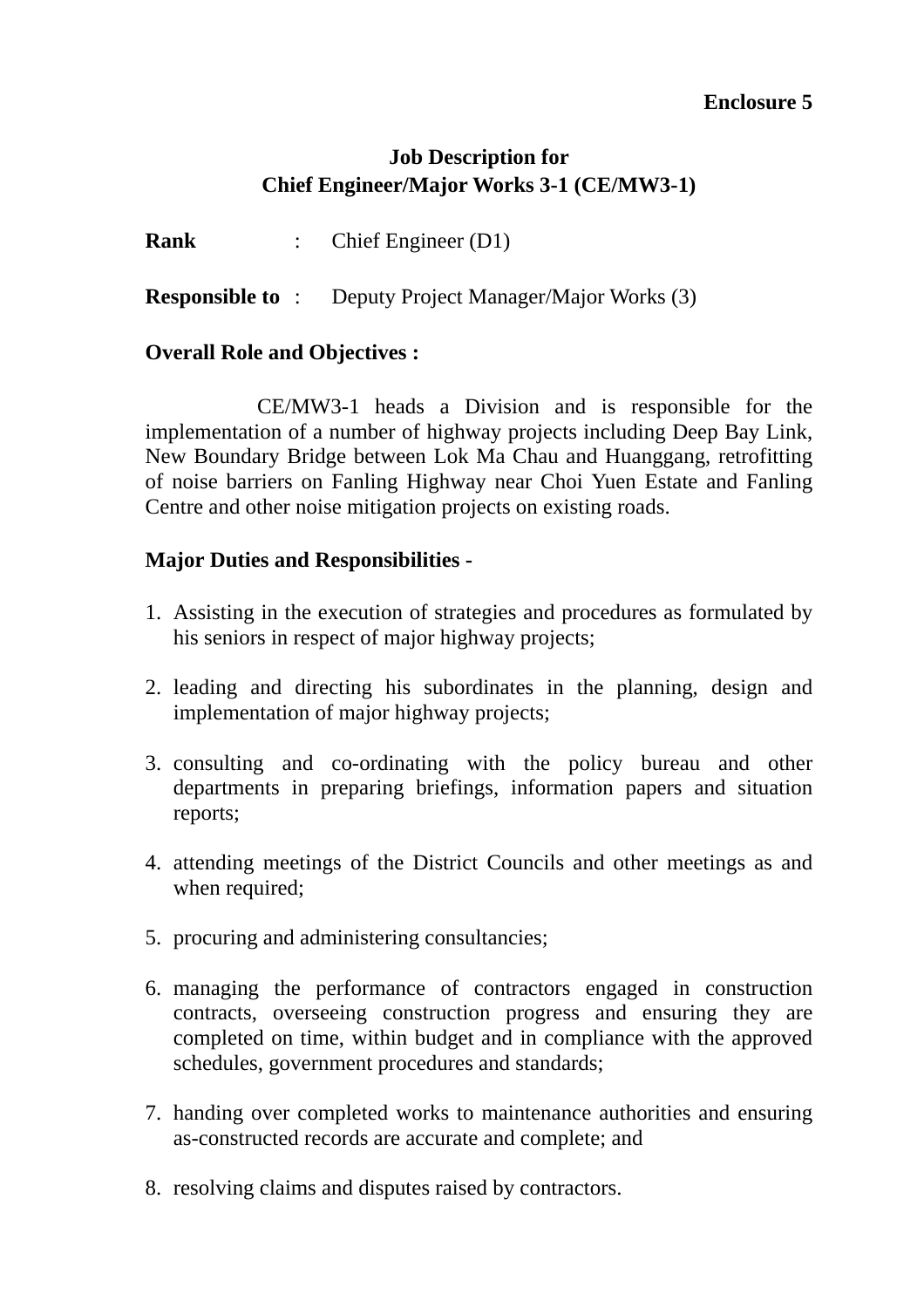#### **Enclosure 6**

#### **Existing and Proposed Organisation Chart of Railway Development Office**

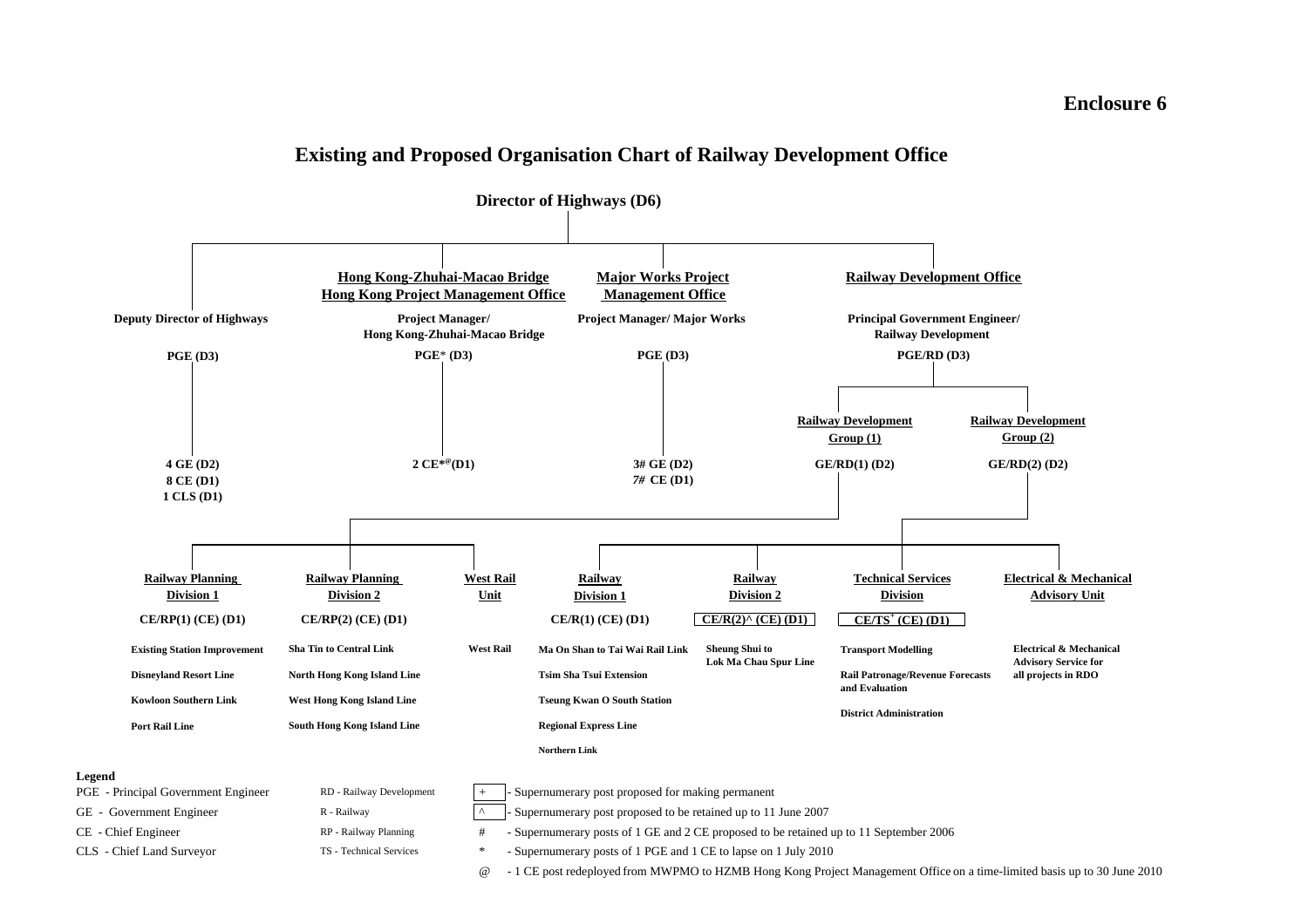

# HONG KONG RAILWAY NETWORK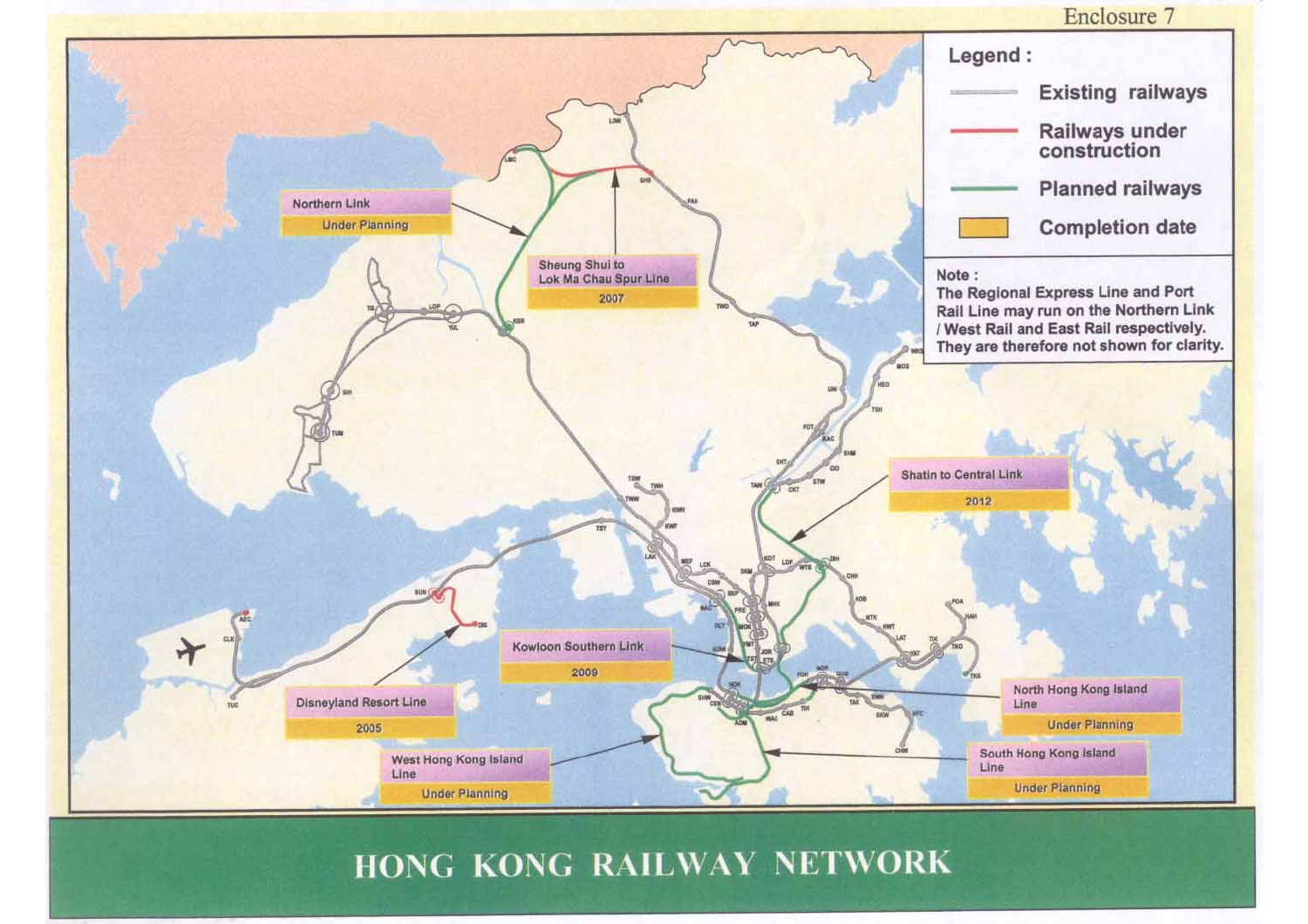### **Job Description for Chief Engineer/Railway (2) (CE/R(2))**

**Rank** : Chief Engineer (D1)

**Responsible to** : Government Engineer/Railway Development (2)

## **Overall Role and Objectives :**

 $CE/R(2)$  heads the Railway Division (2) of the Railway Development Office and is responsible for overseeing the implementation of the Sheung Shui to Lok Ma Chau Spur Line (the Spur Line) project and the associated Essential Public Infrastructure Works (EPIW).

- 1. Vetting the technical proposals of the Kowloon-Canton Railway Corporation (KCRC) for the Spur Line, and assisting in negotiation with the Corporation;
- 2. liaising with KCRC to ensure the adoption of appropriate strategy, procedures and programme in consultancies and contract management for the Spur Line;
- 3. providing technical input to the financial and legal aspects of the Spur Line;
- 4. monitoring the programme and progress of the Spur Line;
- 5. co-ordinating with other government departments and parties, including the Shenzhen Authorities, to ensure the smooth progress of the Spur Line and the Huanggang-Lok Ma Chau Passenger Bridge;
- 6. resolving interfacing matters arising from the Spur Line with other development projects;
- 7. administering the Public Works Programme items on the EPIW for the Spur Line and the Public Transport Interchange at Lok Ma Chau Terminus (entrusted to KCRC);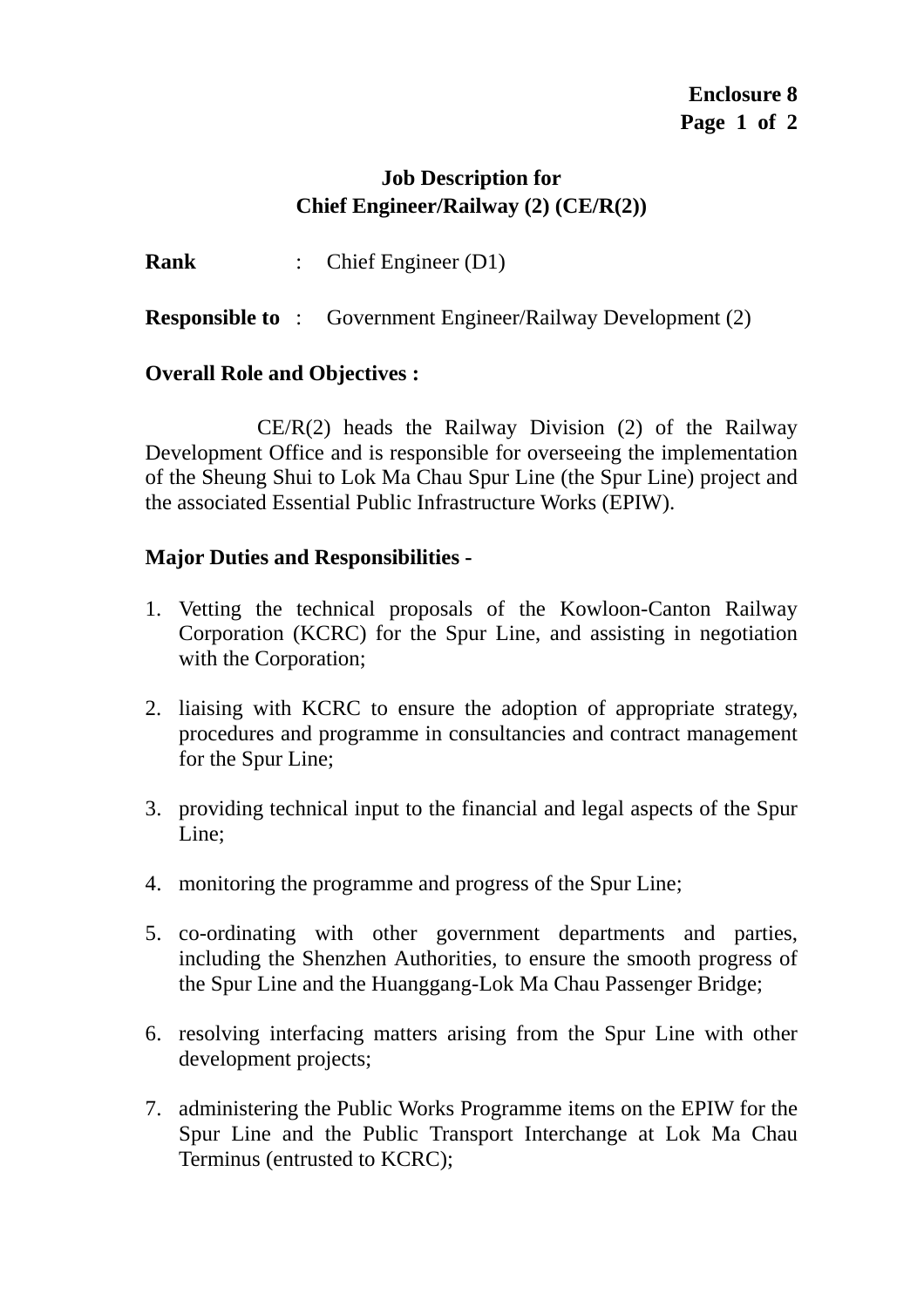- 8. monitoring the expenditure and progress of the EPIW and the Public Transport Interchange at Lok Ma Chau Terminus; and
- 9. serving on the following committees for the Spur Line
	- (a) Site Liaison Group (Chairman); and
	- (b) Huanggang-Lok Ma Chau Passenger Bridge Joint Working Group (Member).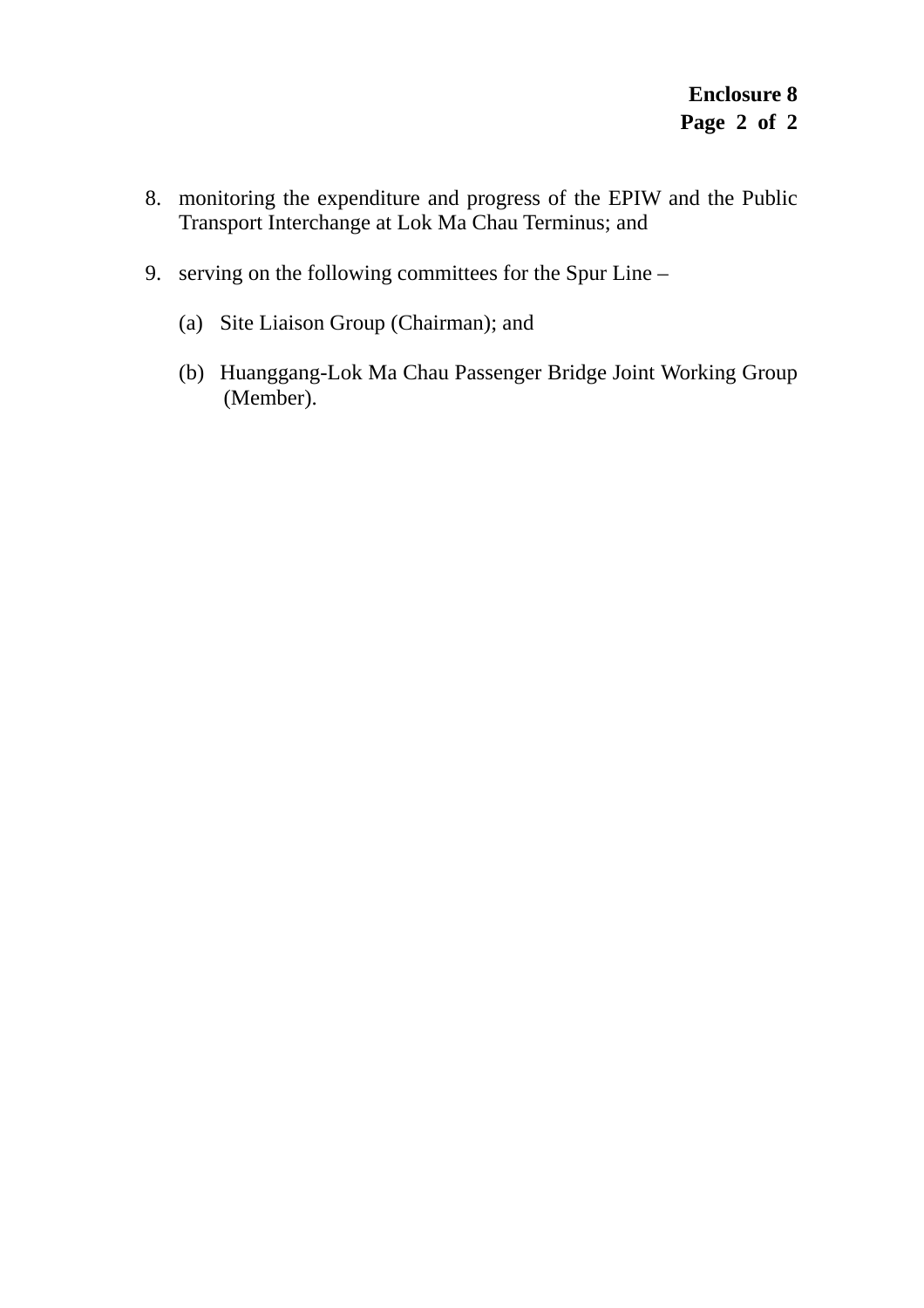### **Job Description for Chief Engineer/Technical Services (CE/TS)**

**Rank** : Chief Engineer (D1)

**Responsible to** : Government Engineer/Railway Development (2)

#### **Overall Role and Objectives :**

 CE/TS heads the Technical Services Division of the Railway Development Office and is responsible for the upkeeping and operation of the Railway Transport Model (the RDS Model) and the necessary database for the continuous planning and updating of the territory's rail network development.

- 1. Co-ordinating the compilation of statistical data on railway riderships covering line flows, station to station passenger movements and interchange flows;
- 2. analyzing and compiling land use, demographic and socio-economic data in the format of the computerised transport model for use in various transportation studies on railway development;
- 3. updating the databank for railway planning, maintain and refine the model parameters of a four-stage (trip generation, distribution, model split and assignment) computerised transport model and validating its performance to produce a reliable, effective and responsive planning tool for rail-based transport;
- 4. recalibrating the computerised transport model to the latest survey results on travel characteristics;
- 5. reviewing and updating computer applications for railway development;
- 6. ensuring compatibility on planning assumptions and data input with other strategic transport studies;